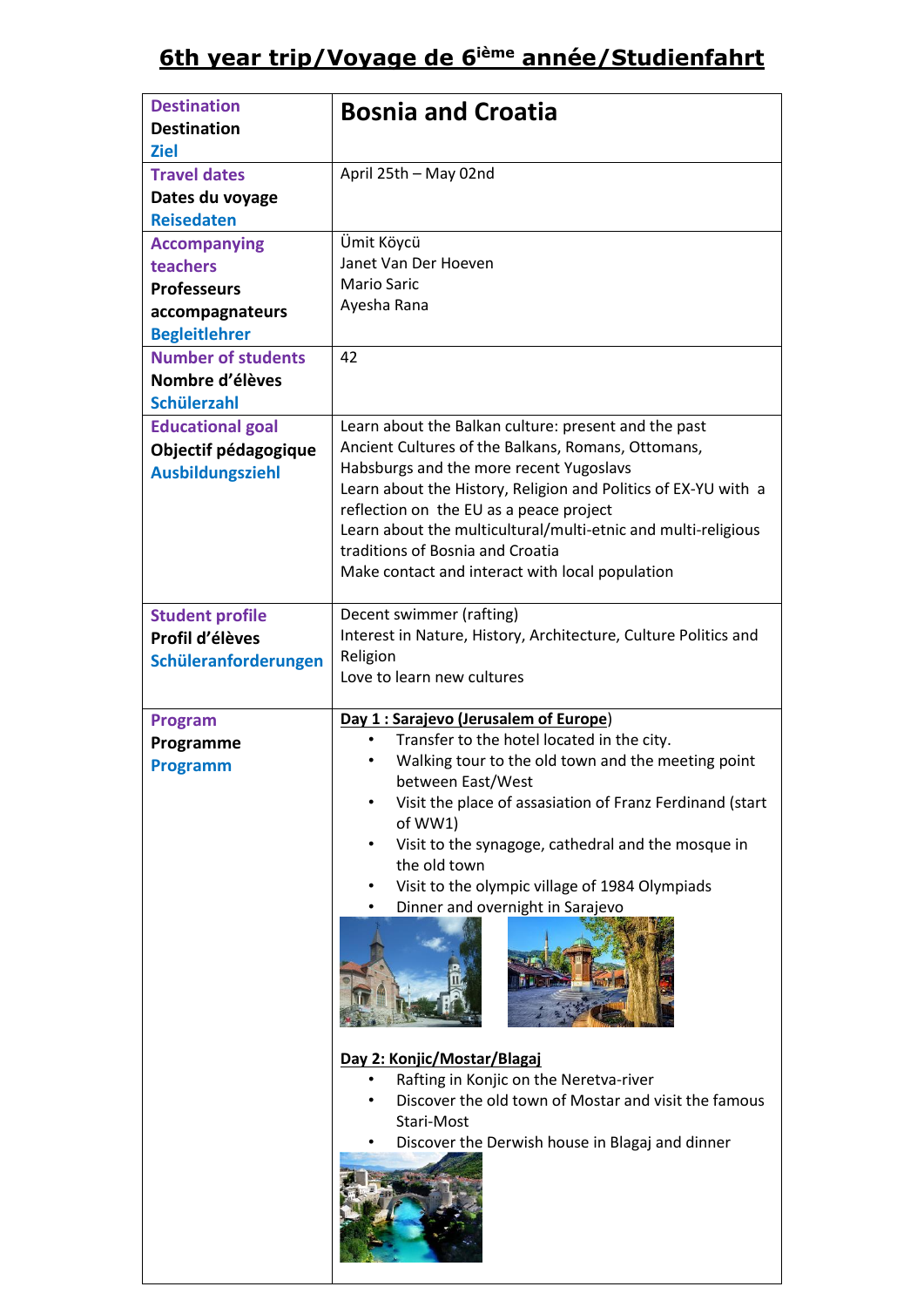|                                                                                                                                                                                | Day 3: Dubrovnik<br>Visit the castle of Dubrovik<br>Discovery of the inner area and the old town as well<br>as the buildings of the Kingdom of Dubrovnik<br>Game of Thrones tour<br>Lunch and dinner in the castle of Ragusa |
|--------------------------------------------------------------------------------------------------------------------------------------------------------------------------------|------------------------------------------------------------------------------------------------------------------------------------------------------------------------------------------------------------------------------|
|                                                                                                                                                                                | Day 4: Travnik/Jajce<br>Ancient kingdom of Travnik<br>Jajce waterfalls<br>Dinner next to the castle                                                                                                                          |
|                                                                                                                                                                                | Day 5: Srebrenica                                                                                                                                                                                                            |
|                                                                                                                                                                                | Excursion to the genocide memorial in Srebrenica<br>Visit to the WWII bunkers of Tito                                                                                                                                        |
|                                                                                                                                                                                | Day 6/7: Sarajevo<br>Last day tour before leave                                                                                                                                                                              |
| <b>Environment</b><br>activity(ies) if the trip<br>is taken by plane<br>Activité(s) pour<br>l'environnement si le<br>trajet a été effectué<br>en avion<br>Umweltaktivität(en), | <b>Planting trees 50 per year. (European School Forest)</b>                                                                                                                                                                  |
| wenn als<br><b>Verkehrsmittel das</b><br><b>Flugzeug gewählt</b><br>wird                                                                                                       |                                                                                                                                                                                                                              |